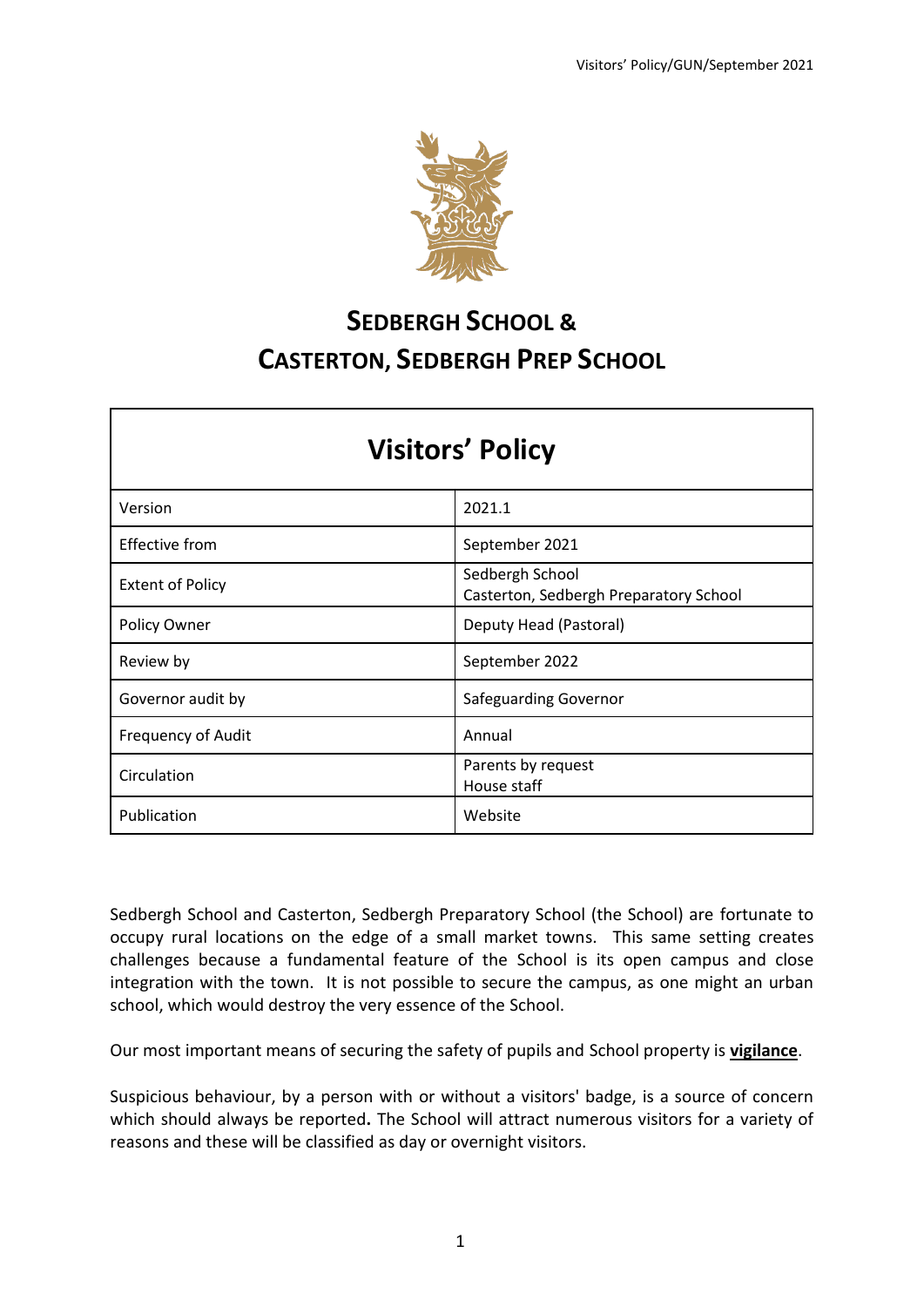### **Day Visitors**

### **Parents of current boarding pupils**

- Parents of current pupils are welcome to visit School and to participate in all School events.
- Parents may visit their son/daughter's boarding house but must make contact with House staff before going beyond the entrance hall of the house.
- Parents may only enter sleeping accommodation or ablutions at the beginning and end of term or with the express permission of House staff.

## **Visitors who are not parents of current pupils who wish to access any School buildings**

- All visitors must report to the School Reception where they will sign in and will be given a visitor badge. The Receptionist will check the legitimacy of the visit and brief visitors about visitors' facilities and arrangements for their visit. Where the visitor is not known by the staff member signing them in, they will present photo ID to verify their identity. This will be photocopied and kept on file with the visitors' record.
- Senior school: Contractors must report to the Maintenance Workshops behind Guldrey Lodge on Station Road.
- Prep school: In the case of term time lettings during the School day (08.00 to 17.00), all visitors must sign in at School Reception. In addition, a designated Group Leader who has completed the required identity and DBS checks will maintain a register of individuals using the facilities and be responsible for group behaviour on campus.
- Visitors should return their badge at the end of their visit.
- Prospective parents will be hosted by guides or School staff throughout their visit and do not therefore require badges.

## **Overnight Visitors**

Boarding house staff and their families may entertain guests in their private-side accommodation during term-time and invite guests to stay overnight. In such circumstances, hosts must ensure that guests are aware of the fact that certain restrictions apply because they are visiting a school. On arrival, guests must therefore sign a declaration in the visitors' book to acknowledge that they understand the following restrictions;

- They must not enter boarders' sleeping accommodation or ablutions without House staff supervision.
- They have been told which areas of the boarding house, if any are appropriate for them to visit.
- They should be aware of their responsibilities when engaging pupils in conversation.
- Prep school staff are required to have the specific permission of the Housemaster or Mistress, or Deputy Head, in advance for all occupiers, visitors and overnight visitors (of whatever duration) to the accommodation during term time. Visitors who are intending to stay with staff in the accommodation at the prep school for seven consecutive days or longer require the prior written permission of the Headmaster; such consent will not to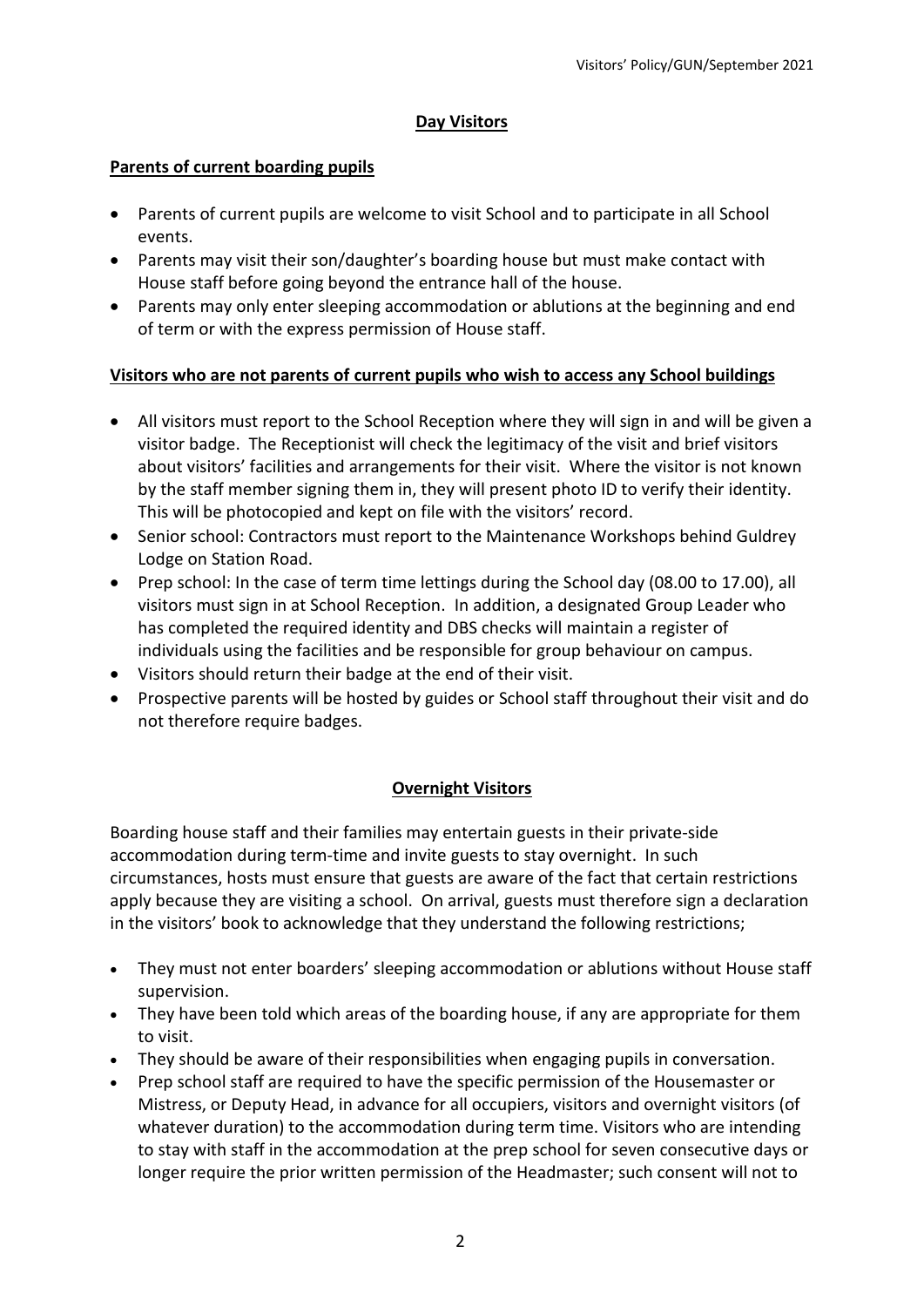be unreasonably withheld. DBS checks are likely to be required for any visitors staying for seven days during term time.

#### **Maintenance staff visiting Boarding Houses**

All maintenance staff visiting boarding Houses should check in with the AHSM on arrival. If the AHSM is not available, then next to the office, there is a white board explaining where AHSM is, with AHSM mobile telephone number and details of which of the pupils' bedrooms are not to be entered.

External contractors visiting arrangements in School are covered in the Contractors Working in School Policy.

GUN September 2021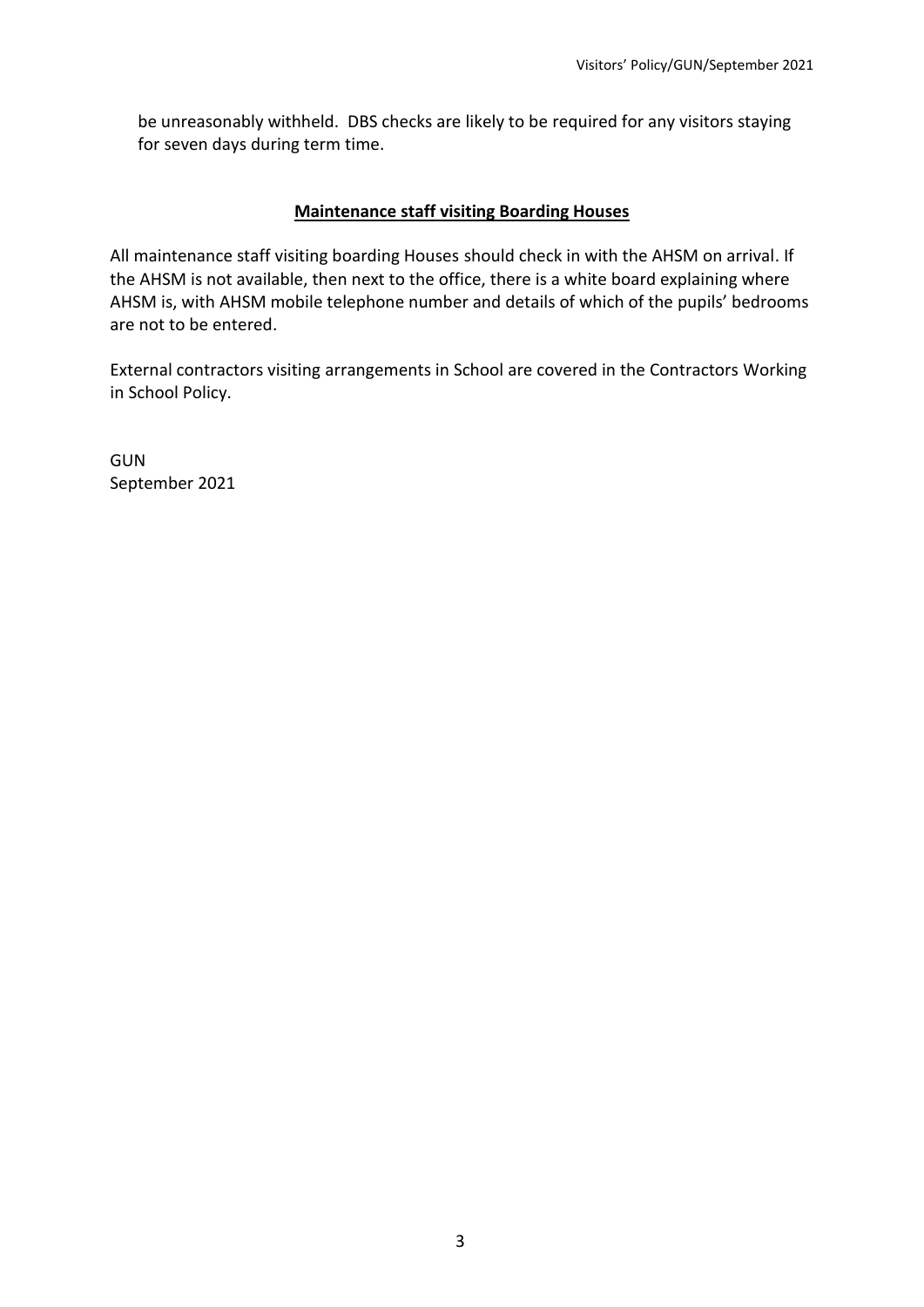# Appendix 1 - Staff and Contractor Signing In and Out sheet / Roll call sheet \_\_\_\_\_\_\_\_\_\_\_House

| Date | Surname | Employer | Time in $\vert$ | Time out | <b>Mobile Number</b> | Staff roll call in<br>event of fire alarm |
|------|---------|----------|-----------------|----------|----------------------|-------------------------------------------|
|      |         |          |                 |          |                      |                                           |
|      |         |          |                 |          |                      |                                           |
|      |         |          |                 |          |                      |                                           |
|      |         |          |                 |          |                      |                                           |
|      |         |          |                 |          |                      |                                           |
|      |         |          |                 |          |                      |                                           |
|      |         |          |                 |          |                      |                                           |
|      |         |          |                 |          |                      |                                           |